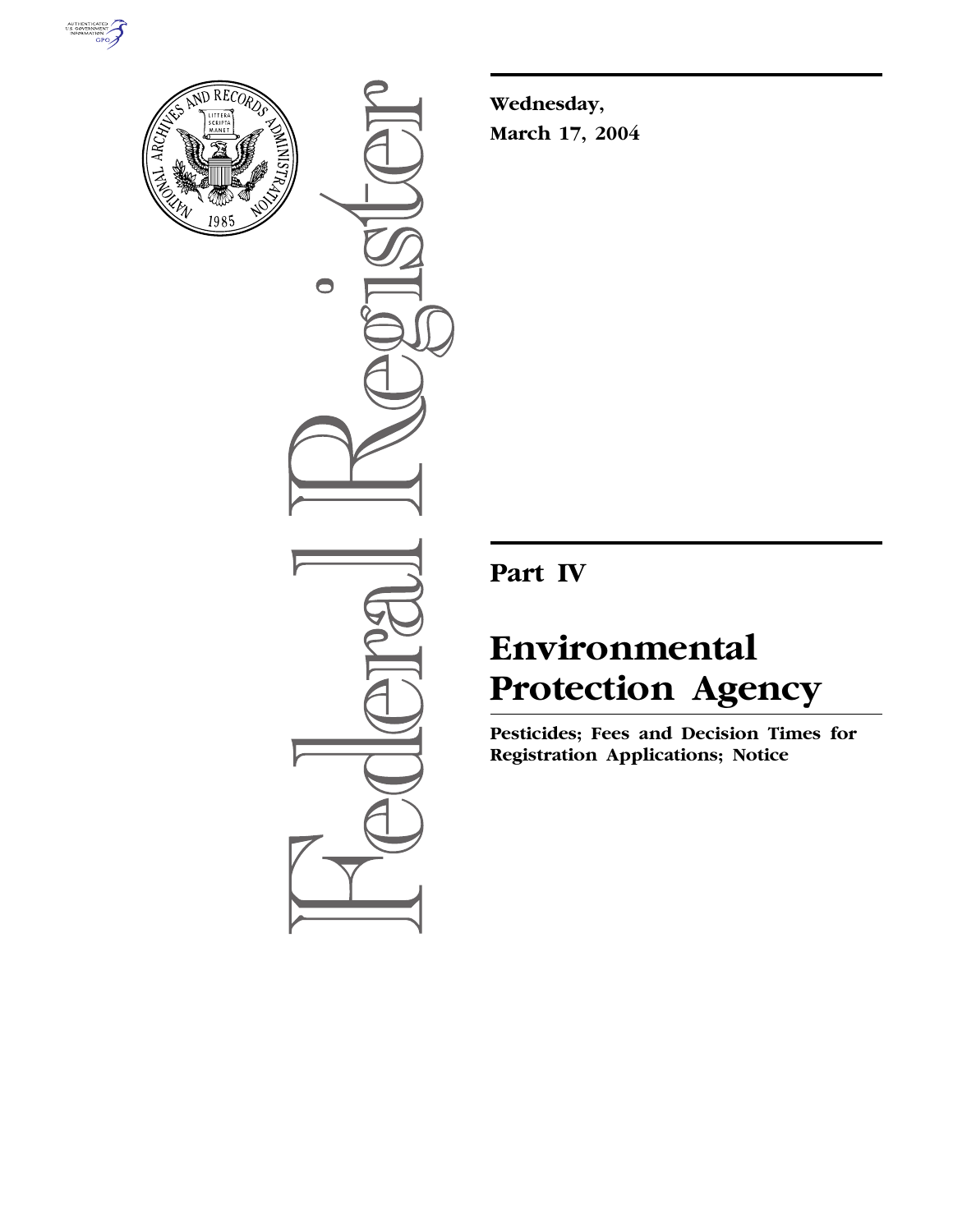### **ENVIRONMENTAL PROTECTION AGENCY**

**[OPP–2004–0060; FRL–7348–2]** 

### **Pesticides; Fees and Decision Times for Registration Applications**

**AGENCY:** Environmental Protection Agency (EPA). **ACTION:** Notice.

**SUMMARY:** EPA is publishing a list of pesticide registration service fees and decision times applicable to specified pesticide applications and tolerance actions. This notice further provides initial guidance on submission of the required fees. The registration service fees will be used to supplement funding for expeditious review of the specified applications and their associated tolerance actions. This fee schedule becomes effective on March 23, 2004, for all covered applications received on or after that date, and for certain pending applications received before that date. Applications not covered by the fee schedule are not subject to the fee requirement or the decision review times. The publication of this fee schedule is required by section 33(b)(3) of the Federal Insecticide, Fungicide and Rodenticide Act (FIFRA), as amended by the Consolidated Appropriations Act of 2004.

**FOR FURTHER INFORMATION CONTACT:** Jean M. Frane, Field and External Affairs Division (7506C), Office of Pesticide Programs, Environmental Protection Agency, 1200 Pennsylvania Ave., NW., Washington, DC 20460–0001; telephone number: (703) 305–5944; fax number: (703) 305–5884; e-mail address: *frane.jean@epa.gov*.

### **SUPPLEMENTARY INFORMATION:**

### **I. General Information**

#### *A. Does this Action Apply to Me?*

You may be affected by this action if you register pesticide products, or engage in animal or crop production, food processing, or public health activities that use pesticides. Potentially affected entities include, but are not limited to:

- Crop production (NAICS 111)
- Animal production (NAICS 112)
- Food processing (NAICS 3110)

• Pesticide manufacturers (NAICS 32532)

This listing is not intended to be exhaustive, but rather provides a guide for readers regarding entities likely to be affected by this action. Other types of entities not listed in this unit could also be affected. The North American Industrial Classification System (NAICS) codes have been provided to

assist you and others in determining whether this action might apply to certain entities. To determine whether you or your business may be affected by this action, you should carefully examine the provisions in Unit V. of this document. If you have any questions regarding the applicability of this action to a particular entity, consult the person listed under **FOR FURTHER INFORMATION CONTACT**.

### *B. How Can I Get Copies of this Document and Other Related Information?*

1. *Docket*. EPA has established an official public docket for this action under docket identification (ID) number OPP–2004–0060. The official public docket consists of the documents specifically referenced in this action, any public comments received, and other information related to this action. Although a part of the official docket, the public docket does not include Confidential Business Information (CBI) or other information whose disclosure is restricted by statute. The official public docket is the collection of materials that is available for public viewing at the Public Information and Records Integrity Branch (PIRIB), Rm. 119, Crystal Mall #2, 1921 Jefferson Davis Hwy., Arlington, VA. This docket facility is open from 8:30 a.m. to 4 p.m., Monday through Friday, excluding legal holidays. The docket telephone number is (703) 305–5805.

2. *Electronic access*. You may access this **Federal Register** document electronically through the EPA Internet under the ''**Federal Register**'' listings at *http://www.epa.gov/fedrgstr/*. An electronic version of the public docket is available through EPA's electronic public docket and comment system, EPA Dockets. You may use EPA Dockets at *http://www.epa.gov/edocket/* to view public comments, access the index listing of the contents of the official public docket, and to access those documents in the public docket that are available electronically. Although not all docket materials may be available electronically, you may still access any of the publicly available docket materials through the docket facility identified in Unit I.B.1. Once in the system, select ''search,'' then key in the appropriate docket ID number.

### **II. Background**

The Consolidated Appropriations Act of 2004, signed by President Bush on January 23, 2004, established a new section 33 of FIFRA, which establishes a registration service fee system for applications for specified pesticide registration, amended registration, and

associated tolerance actions. Under that system, fees will be charged for covered applications received on or after March 23, 2004, and for certain pending applications received before that date. EPA is required to make a determination on the application within the decision times specified. The fee system is authorized until September 30, 2010, although the decision times under the system do not apply to applications received after September 30, 2008.

Under new section 33(b)(3) of FIFRA, EPA is required to publish a schedule of the fees and decision times for review of a covered application, which schedule is to be the same as that published in the Congressional Record of September 17, 2003, pages 11631 through 11633. Today's notice publishes that schedule, reformatted for clarity and understanding.

The fee schedules in this notice establish fees and decision times for 5 years; however, under section 33(b)(6) of FIFRA, the fee amounts will be increased as of October 1, 2005 by 5%. Furthermore, in FY 2009, the fees will be reduced by 40% and in FY 2010, the fees will be reduced by 70%. EPA will issue appropriate notices in the **Federal Register** publishing revised schedules.

### **III. Transition Provisions**

### *A. New Applications Received on or After March 23, 2004*

Under section 33(b)(1) of FIFRA, the fees apply to each new application (or other action specified in this notice) received by EPA on or after March 23, 2004. If accompanied by a petition for tolerance, no tolerance fee under 40 CFR 180.33 is required.

### *B. Pending Applications Received Before March 23, 2004*

1. *Application for a new active ingredient*. (i) Applications for new covered active ingredients received by EPA before March 23, 2004, but that are not on the FY 2003 OPP Registration Division Work Plan are subject to the fees in the tables in this notice. Any fee previously paid in conjunction with the submission of a petition under section 408(m) of the Federal Food, Drug and Cosmetic Act and 40 CFR 180.33 will be credited toward the registration service fee specified in this notice. Readers may access the Registration Division workplan at *ww.epa.gov/opprd001/ workplan*.

(ii) Applications for a new active ingredient received by EPA before March 23, 2004, and that are on the FY 2003 OPP Work Plan are not required to pay the fee in the tables in this notice.

2. *All other pending applications*. Pending applications other than those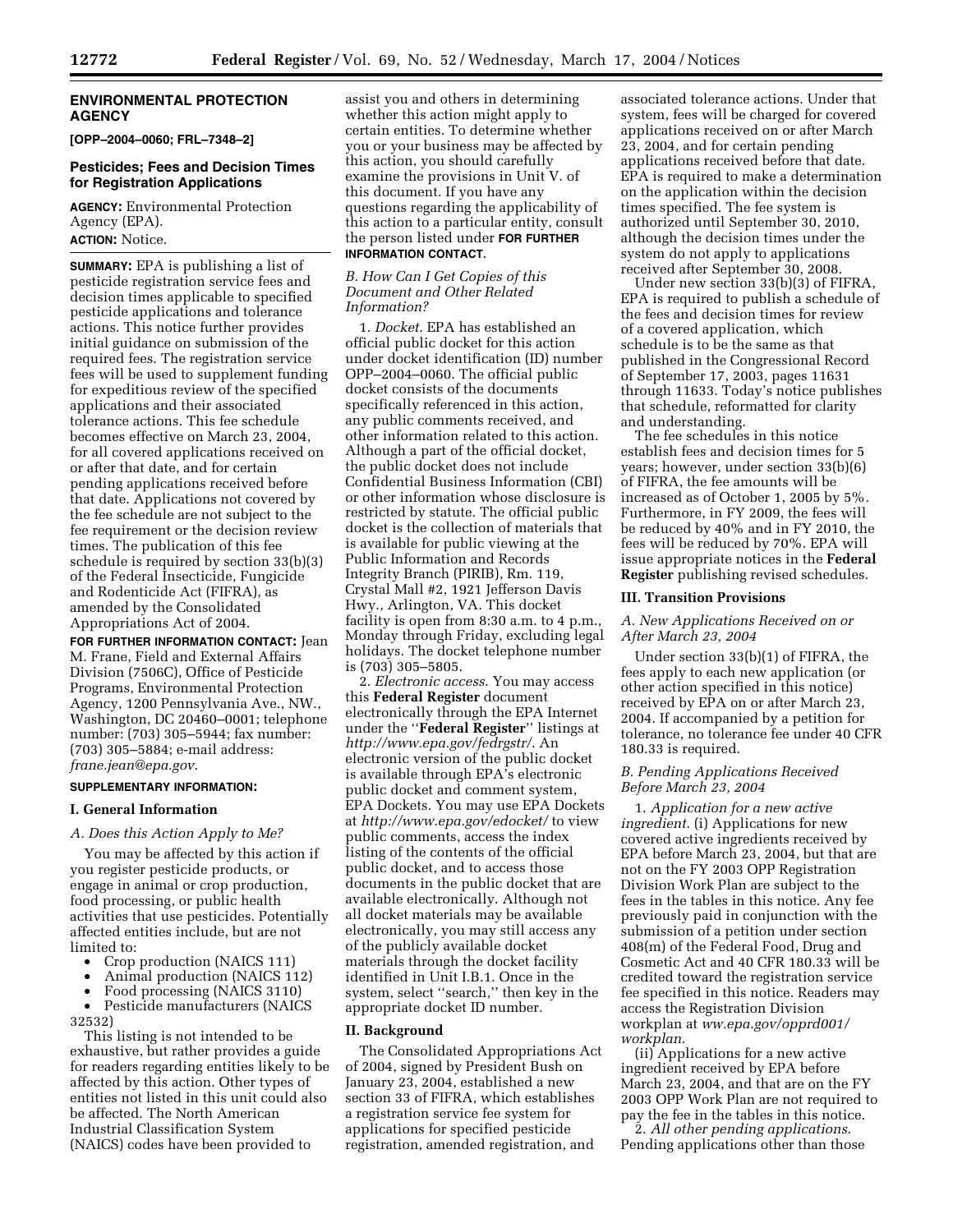for a new active ingredient, i.e., all applications for existing active ingredients, are not required to pay a fee.

### **IV. How to Pay Fees**

Fees apply to covered applications and must be submitted. The majority of covered actions are new applications or requests; the remainder are applications submitted before March 23, 2004. EPA is considering different procedures for each.

Because applications and fees are sent to different addresses, there is potential for confusion and delay if clear procedures for submission, categorization, and verification are not established. EPA intends that the payment and verification of payment process be as expeditious as possible so that Agency review may begin (or continue). To facilitate this process, EPA is issuing the following guidance regarding submission of covered applications and associated fee payments and waiver requests.

### *A. Required Fees for New Covered Applications*

The Agency is considering a two-step process for new covered applications. Under this process an application will first be submitted to the Agency and screened. EPA will then notify the applicant of the categorization of the application and the correct fee to be transmitted to the Agency's lockbox.

Applications (or other type of request) would be submitted to the Agency, at the address given in Unit IX. The applicant would identify the category number (1 through 90) that he believes applies to the action, explain why that category applies, and specify the amount of fee due for that particular action. These notations would be made in the comments section of the application form (EPA Form 8570–1), or in a submittal letter. If the applicant is applying for a fee waiver, the applicant would provide sufficient documentation as described in section 33(b)(7) of FIFRA. The applicant would not send payment at the time of application.

Upon receipt of application, EPA would screen the application to determine that the category is correct, and would assign a unique identification number to each covered pesticide registration application for which payment is expected. Within 3 business days, EPA would notify the applicant of the unique identification number together with instructions for submitting payment. This information would always be sent by mail and by either e-mail or fax at the applicant's request.

After receiving EPA's acknowledgment of the application and its unique identification number, the applicant may submit payment of the fee to the address provided in the acknowledgment. All payments would be in United States currency by check, bank draft, or money order drawn to the order of the Environmental Protection Agency, and would be required to include the unique identifying number assigned to the application.

The Treasury Department is currently upgrading its system for accepting electronic payment, and will not accept new electronic fund transactions at this time. When this situation is resolved, EPA will issue guidance regarding submission of payments via electronic fund transfer.

### *B. Required Fees for New Active Ingredients Not on the FY 03 Work Plan*

Applications for new active ingredients submitted prior to March 23, 2004, and not on OPP's FY 2003 Work Plan are subject to fees. EPA would identify all such applications. EPA would assign each of the applications to the appropriate fee category, and calculate the fee that is due. The amount of fee due would be calculated by identifying the appropriate fee amount in the Fee Schedule and subtracting any previously submitted tolerance fees from that amount. This amount may be further reduced in proportion to the amount of work that has been done on the action prior to March 23, 2004.

EPA intends to notify each affected applicant, and provide instructions for submitting payment.

### **V. Elements of the Fee Schedule**

This unit explains how EPA has organized the fee schedule required by the statute and how to read the fee schedule tables, and provides a key to the terminology published with the table in the Congressional Record. EPA's organization and presentation of the fee schedule information does not affect the categories of registration service fees, or the structure or procedures for submitting applications or petitions for tolerance.

### *A. The Congressional Record Fee Schedule*

The fee schedule published in the Congressional Record of September 17, 2003, identifies the registration service fees and decision times and is organized according to the organizational units of the Office of Pesticide Programs (OPP) within the Environmental Protection Agency (EPA). Thereafter, the categories within the organizational unit sections of the table are further categorized

according to the type of application being submitted, the use patterns involved, or, in some cases, upon the type of pesticide that is the subject of the application. The categories of fee differ by Division. Further guidance will be issued on the various categories in this fee schedule to improve descriptions and facilitate proper identification for the application process. Not all application types are covered by, or subject to, the fee system.

### *B. Fee Schedule and Decision Review Times*

The table in the Congressional Record is presented as a single table for all Divisions and actions. In issuing today's notice, EPA has reformatted the information to be more user-friendly. EPA has divided the single table from the Congressional Record into 11 tables, organized by OPP Division and by type of application or pesticide subject to the fee. Unit VI. presents fee tables for the Registration Division (RD) (5 tables), Unit VII. presents fee tables for the Antimicrobials Division (AD) (3 tables), and Unit VIII. presents fee tables for the Biopesticides and Pollution Prevention Division (BPPD) (3 tables).

Under section 33(f)(4) of FIFRA, the decision review period for many applications commences within 21 days of EPA's receipt of the application and fee. For the initial stages of implementation, however, EPA intends to exercise flexibility in terms of when EPA's review begins in relationship to its receipt of the fee.

### *C. How to Read the Tables*

1. Each table consists of the following columns:

• Column A numbers the fee categories. There are 90 categories spread across the 3 Divisions. There are 37 RD categories, 20 AD categories and 33 BPPD categories. For tracking purposes, OPP has numbered the 90 categories in sequential order, beginning with RD categories, followed by AD and BPPD categories. This is a change from the sequence of the Congressional Record. The categories are prefaced with a letter designation indicating which Division of OPP is responsible for applications in that category (R= Registration Division, A=Antimicrobials Division, B=Biopesticides and Pollution Prevention Division).

• Column A-1 cross-references the Congressional Record category number for convenience. However, EPA will be using the categories as numbered in Column A in its tracking systems.

• Column B describes the categories of action. The key in this unit is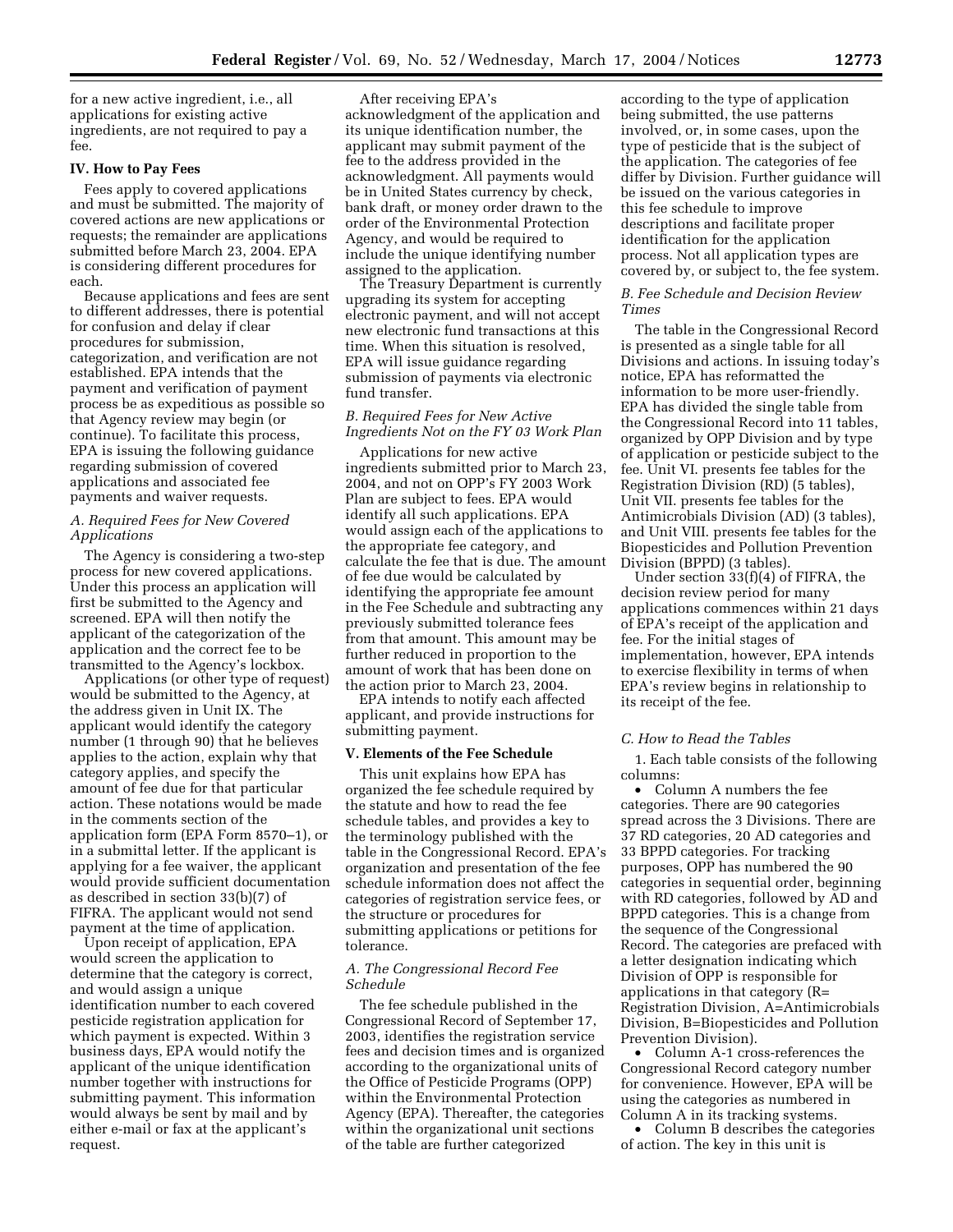unchanged from that published in the Congressional Record.

• Columns C through G list the decision times in months for each type of action for Fiscal Years 2004 (beginning on March 23, 2004) though 2008. The decision review periods in the tables are based upon EPA fiscal years (FY), which run from October 1 through September 30.

• Column H lists the registration service fee for the action.

2. The tables use a number of abbreviations and acronyms, statutory citations and other terminology that may be unfamiliar to registrants and the public. The following terms are defined in footnotes to the Congressional Record table:

EUP—Experimental Use Permit (EUP) Fast-track—An application that qualifies for expedited processing under

section  $3(c)(3)(B)(i)(I)$  of FIFRA.

GW—Ground Water

Me-too product—A new product registration of an already registered active ingredient.

PHI—Pre-Harvest Interval

PPE—Personal Protective Equipment

REI—Restricted Entry Interval

SAP—FIFRA Scientific Advisory

- Panel
	- SW—Surface Water

3. The following footnotes apply to the tables:

Footnote 1—All uses (food and nonfood) included in any original application or petition for a new active ingredient or a first food use are covered by the base fee for that application.

Footnote 2—EPA-initiated

amendments shall not be charged fees. Footnote 3—Example: Transfer of

existing PIP by traditional breeding, such as from field corn to sweet corn.

Footnote 4—Example: Stacking PIP traits within a crop using traditional breeding techniques.

### **VI. Registration Division (RD) Fee Schedules**

The Registration Division of OPP is responsible for the processing of pesticide applications and associated tolerance petitions for pesticides that are termed ''conventional chemicals,'' excluding pesticides intended for antimicrobial uses. The term ''conventional chemical'' is a term of art that is intended to distinguish synthetic chemicals from those that are of naturally occurring or non-synthetic origin, synthetic chemicals that are identical to naturally occurring chemicals and microbial pesticides.

|  | TABLE 1.—REGISTRATION DIVISION: NEW ACTIVE INGREDIENTS |
|--|--------------------------------------------------------|
|--|--------------------------------------------------------|

| A               | A1                | B                                                                                                                                                                                          | C           | D           | Е                      | F           | G           | H          |
|-----------------|-------------------|--------------------------------------------------------------------------------------------------------------------------------------------------------------------------------------------|-------------|-------------|------------------------|-------------|-------------|------------|
| EPA No.         | CR <sub>No.</sub> | Action                                                                                                                                                                                     |             |             | Decision Time (months) |             |             | Fee<br>(3) |
|                 |                   |                                                                                                                                                                                            | <b>FY04</b> | <b>FY05</b> | <b>FY06</b>            | <b>FY07</b> | <b>FY08</b> |            |
| R1              | 56                | Food use <sup>1</sup>                                                                                                                                                                      | 38          | 34          | 24                     | 24          | 24          | 475,000    |
| R <sub>2</sub>  | 57                | Food use, reduced risk <sup>1</sup>                                                                                                                                                        | 32          | 26          | 21                     | 21          | 21          | 475,000    |
| R <sub>3</sub>  | 58                | Food use<br>Experimental Use Permit request submitted si-<br>multaneously with application for registration <sup>1</sup><br>(decision time for EUP and temporary tolerance<br>same as #R4) | 38          | 34          | 24                     | 24          | 24          | 525,000    |
| R <sub>4</sub>  | 59                | Food use<br>Experimental Use Permit, with temporary toler-<br>ance, submitted before application for registra-<br>tion<br>(\$300K credited toward new AI registration)                     | 32          | 28          | 18                     | 18          | 18          | 350,000    |
| R <sub>5</sub>  | 60                | Food use<br>Submitted after an EUP <sup>1</sup><br>(decision time begins after EUP and temporary<br>tolerance are granted)                                                                 | 28          | 24          | 14                     | 14          | 14          | 175,000    |
| R <sub>6</sub>  | 61                | Non-food use, outdoor <sup>1</sup>                                                                                                                                                         | 32          | 28          | 21                     | 21          | 21          | 330,000    |
| R7              | 62                | Non-food use, outdoor1<br>Reduced risk                                                                                                                                                     | 26          | 22          | 18                     | 18          | 18          | 330,000    |
| R <sub>8</sub>  | 63                | Non-food use, outdoor1<br>Experimental Use Permit request submitted si-<br>multaneously with application for registration<br>(decision time for EUP same as #R9)                           | 32          | 28          | 21                     | 21          | 21          | 365,000    |
| R <sub>9</sub>  | 64                | Non-food use, outdoor<br>Experimental Use Permit submitted before appli-<br>cation for registration<br>(\$210K credited toward new AI registration)                                        | 27          | 23          | 16                     | 16          | 16          | 245,000    |
| R <sub>10</sub> | 65                | Non-food use, outdoor<br>Submitted after an EUP <sup>1</sup><br>(decision time begins after EUP has been grant-<br>ed)                                                                     | 24          | 20          | 12                     | 12          | 12          | 120,000    |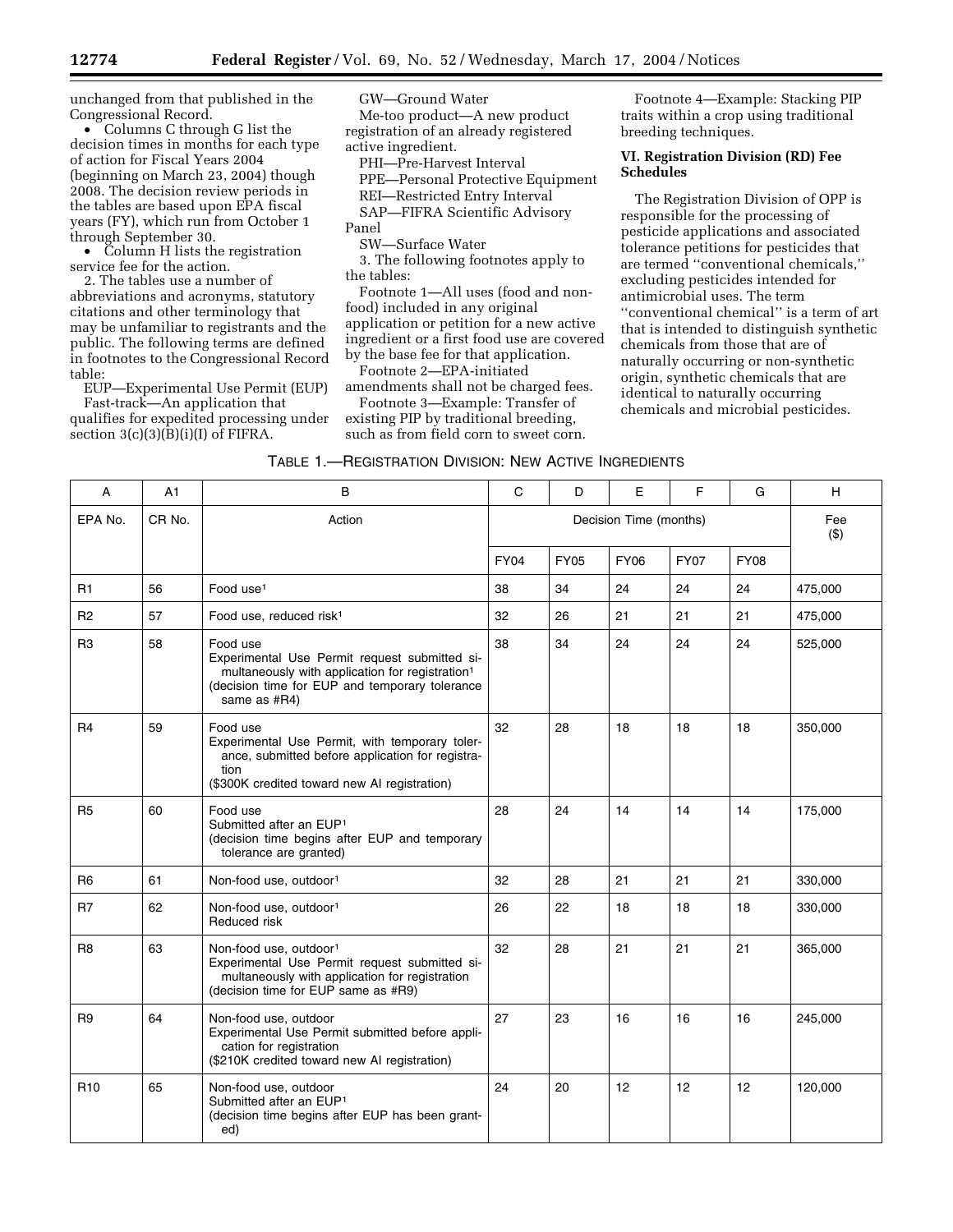$\equiv$ 

|            |    | 1006 - 11<br><u>I ILUIDITIOITUOIN LIVIOIUI, TILIVITUOITUU ILUILIVITU</u> |    |    |    | <b>VUITURU</b> |    |         |
|------------|----|--------------------------------------------------------------------------|----|----|----|----------------|----|---------|
|            | .  |                                                                          |    |    | -  |                |    |         |
| <b>R11</b> | 66 | Non-food use, indoor <sup>1</sup>                                        | 30 | 26 | 20 | 20             | 20 | 190.000 |

26 22 17 17 17 190,000

# TABLE 1.—REGISTRATION DIVISION: NEW ACTIVE INGREDIENTS—Continued

| TABLE 2.-REGISTRATION DIVISION: NEW USES |  |
|------------------------------------------|--|
|------------------------------------------|--|

R12 | 67 | Non-food use, indoor<sup>1</sup>

Reduced risk

| А               | A1     | В                                                                                                               | C           | D           | Е                      | F           | G           | н              |
|-----------------|--------|-----------------------------------------------------------------------------------------------------------------|-------------|-------------|------------------------|-------------|-------------|----------------|
| EPA No.         | CR No. | Action                                                                                                          |             |             | Decision Time (months) |             |             | Fee<br>$($ \$) |
|                 |        |                                                                                                                 | <b>FY04</b> | <b>FY05</b> | <b>FY06</b>            | <b>FY07</b> | <b>FY08</b> |                |
| R <sub>13</sub> | 68     | First food use<br>Indoor food/food handling <sup>1</sup>                                                        | 30          | 24          | 21                     | 21          | 21          | 150,000        |
| R <sub>14</sub> | 69     | Additional food use<br>Indoor food/food handling                                                                | 30          | 24          | 21                     | 15          | 15          | 35,000         |
| R <sub>15</sub> | 70     | First food use <sup>1</sup>                                                                                     | 32          | 26          | 21                     | 21          | 21          | 200,000        |
| R <sub>16</sub> | 71     | First food use<br>Reduced risk <sup>1</sup>                                                                     | 28          | 22          | 18                     | 18          | 18          | 200,000        |
| <b>R17</b>      | 72     | Each additional new food use                                                                                    | 38          | 30          | 22                     | 15          | 15          | 50,000         |
| R <sub>18</sub> | 73     | Each additional new food use<br>Reduced risk                                                                    | 36          | 28          | 20                     | 12          | 12          | 50,000         |
| R <sub>19</sub> | 74     | Additional new food uses, bundled, 6 or more                                                                    | 38          | 30          | 22                     | 15          | 15          | 300,000        |
| R <sub>20</sub> | 75     | Additional new food uses, bundled, 6 or more<br>Reduced risk                                                    | 36          | 28          | 20                     | 12          | 12          | 300,000        |
| R <sub>21</sub> | 76     | New food use<br>Experimental Use Permit and temporary toler-<br>ance<br>(no credit toward new use registration) | 35          | 27          | 19                     | 12          | 12          | 37,000         |
| R <sub>22</sub> | 77     | New food use<br>Experimental Use Permit, crop destruct basis                                                    | 8           | 8           | 6                      | 6           | 6           | 15,000         |
| R <sub>23</sub> | 78     | New use<br>Non-food, outdoor                                                                                    | 28          | 24          | 20                     | 15          | 15          | 20,000         |
| R <sub>24</sub> | 79     | New use<br>Non-food, outdoor<br>Reduced risk                                                                    | 26          | 22          | 18                     | 12          | 12          | 20,000         |
| R <sub>25</sub> | 80     | New use<br>Non-food, outdoor<br><b>Experimental Use Permit</b><br>(no credit toward new use registration)       | 8           | 8           | 6                      | 6           | 6           | 15,000         |
| R <sub>26</sub> | 81     | New use<br>Non-food, indoor                                                                                     | 24          | 18          | 12                     | 12          | 12          | 10,000         |
| R <sub>27</sub> | 82     | New use<br>Non-food, indoor<br>Reduced risk                                                                     | 22          | 16          | 9                      | 9           | 9           | 10,000         |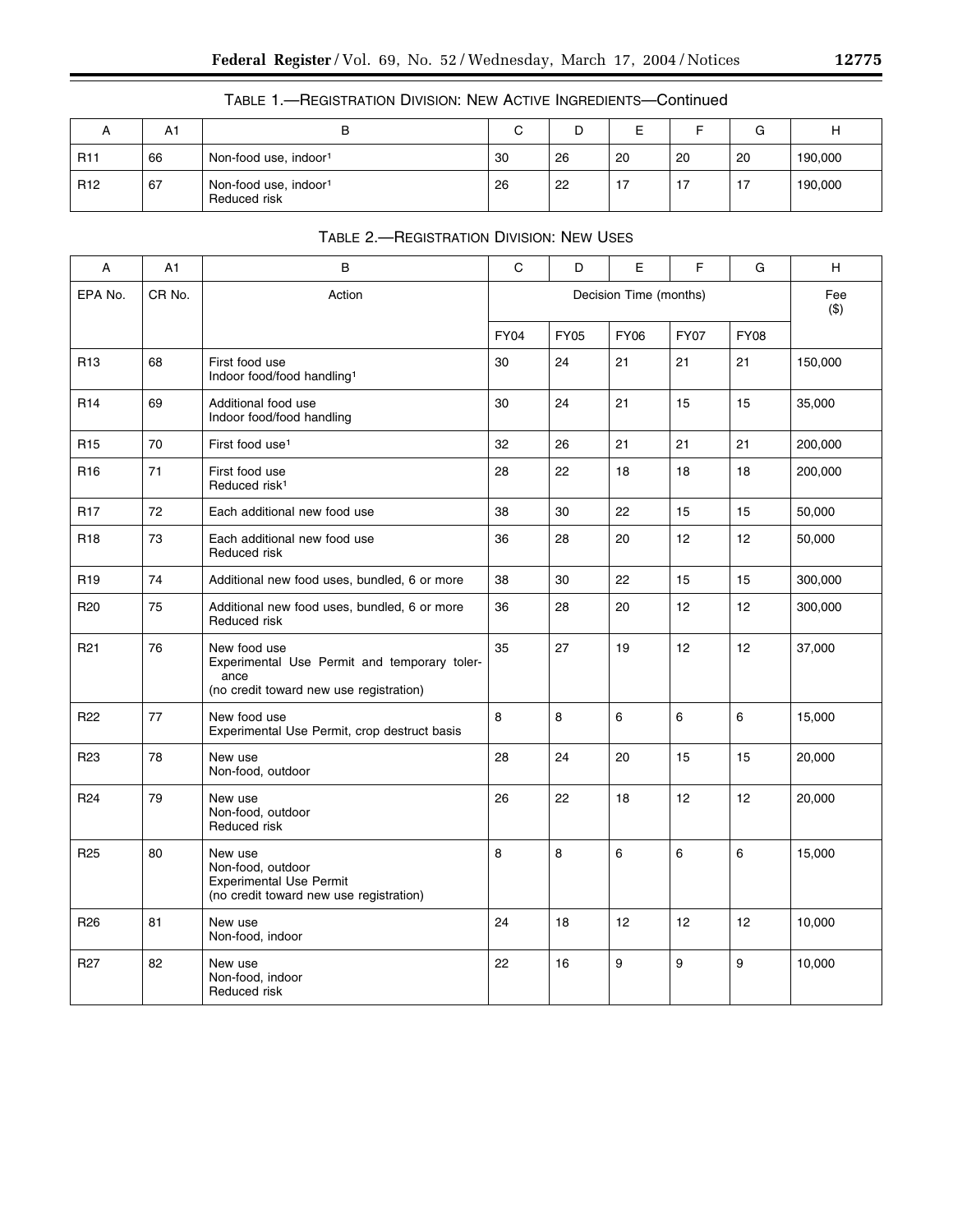| A               | A <sub>1</sub> | в                                                                        | C    | D           | Е           |             | G           | н       |
|-----------------|----------------|--------------------------------------------------------------------------|------|-------------|-------------|-------------|-------------|---------|
| EPA No.         | CR No.         | Action                                                                   |      |             | Fee<br>(3)  |             |             |         |
|                 |                |                                                                          | FY04 | <b>FY05</b> | <b>FY06</b> | <b>FY07</b> | <b>FY08</b> |         |
| R <sub>28</sub> | 83             | Import tolerance<br>New active ingredient or first food use <sup>1</sup> | 38   | 30          | 21          | 21          | 21          | 250,000 |
| R <sub>29</sub> | 84             | Import tolerance<br>Additional new food use                              | 38   | 30          | 22          | 15          | 15          | 50,000  |

# TABLE 3.—IMPORT TOLERANCES

# TABLE 4.—REGISTRATION DIVISION: NEW PRODUCTS

| A               | A <sub>1</sub> | В                                                                                                                          | C           | D                      | E           | F              | G           | H      |
|-----------------|----------------|----------------------------------------------------------------------------------------------------------------------------|-------------|------------------------|-------------|----------------|-------------|--------|
| EPA No.         | CR No.         | Action                                                                                                                     |             | Decision Time (months) |             | Fee<br>$($ \$) |             |        |
|                 |                |                                                                                                                            | <b>FY04</b> | <b>FY05</b>            | <b>FY06</b> | <b>FY07</b>    | <b>FY08</b> |        |
| R <sub>30</sub> | 85             | New product<br>Me-too product<br>Fast track                                                                                | 3           | 3                      | 3           | 3              | 3           | 1,000  |
| R31             | 86             | New product<br>Non-fast track (includes reviews of product<br>chemistry, acute toxicity, public health pest ef-<br>ficacy) | 10          | 8                      | 6           | 6              | 6           | 4,000  |
| R32             | 87             | New product<br>Non-fast track, new physical form (excludes se-<br>lective citations)                                       | 16          | 14                     | 12          | 12             | 12          | 10,000 |
| R33             | 88             | New manufacturing use product<br>Old Al<br>Selective citation                                                              | 24          | 18                     | 12          | 12             | 12          | 15,000 |

# TABLE 5.—REGISTRATION DIVISION: AMENDMENTS TO REGISTRATION

| A               | A <sub>1</sub> | B                                                                                                                                                      | C           | D           | E              | F           | G           | н       |
|-----------------|----------------|--------------------------------------------------------------------------------------------------------------------------------------------------------|-------------|-------------|----------------|-------------|-------------|---------|
| EPA No.         | CR No.         | Action                                                                                                                                                 |             |             | Fee<br>$($ \$) |             |             |         |
|                 |                |                                                                                                                                                        | <b>FY04</b> | <b>FY05</b> | FY06           | <b>FY07</b> | <b>FY08</b> |         |
| R34             | 89             | Non-fast-track (includes changes to pre-<br>cautionary label statements, source changes<br>to an unregistered source) <sup>2</sup>                     | - 6         | 5           | 4              | 4           | 4           | 3,000   |
| R <sub>35</sub> | 90             | Non-fast track (changes to REI, PPE, PHI rate<br>and number of applications, add aerial appli-<br>cation, modify GW/SW advisory statement <sup>2</sup> | -20         | 16          | 12             | 8           | 8           | 10,000  |
| R36             | 91             | Non-fast track, isomers                                                                                                                                | 22          | 20          | 18             | 18          | 18          | 240,000 |
| R37             | 92             | Cancer reassessment, applicant-initiated                                                                                                               | 22          | 20          | 18             | 18          | 18          | 150,000 |

# **VII. Antimicrobials Division (AD) Fee Schedules**

The Antimicrobials Division of OPP is responsible for the processing of pesticide applications and associated tolerances for conventional chemicals

intended for antimicrobial uses, that is, uses that are defined under section 2(mm)(1)(A) of FIFRA, including products for use against bacteria, protozoa, non-agricultural fungi, and viruses. AD is also responsible for a

selected set of conventional chemicals intended for other uses, including most wood preservatives and antifoulants. The Antimicrobials Division fee tables use the same terminology as listed in Unit V.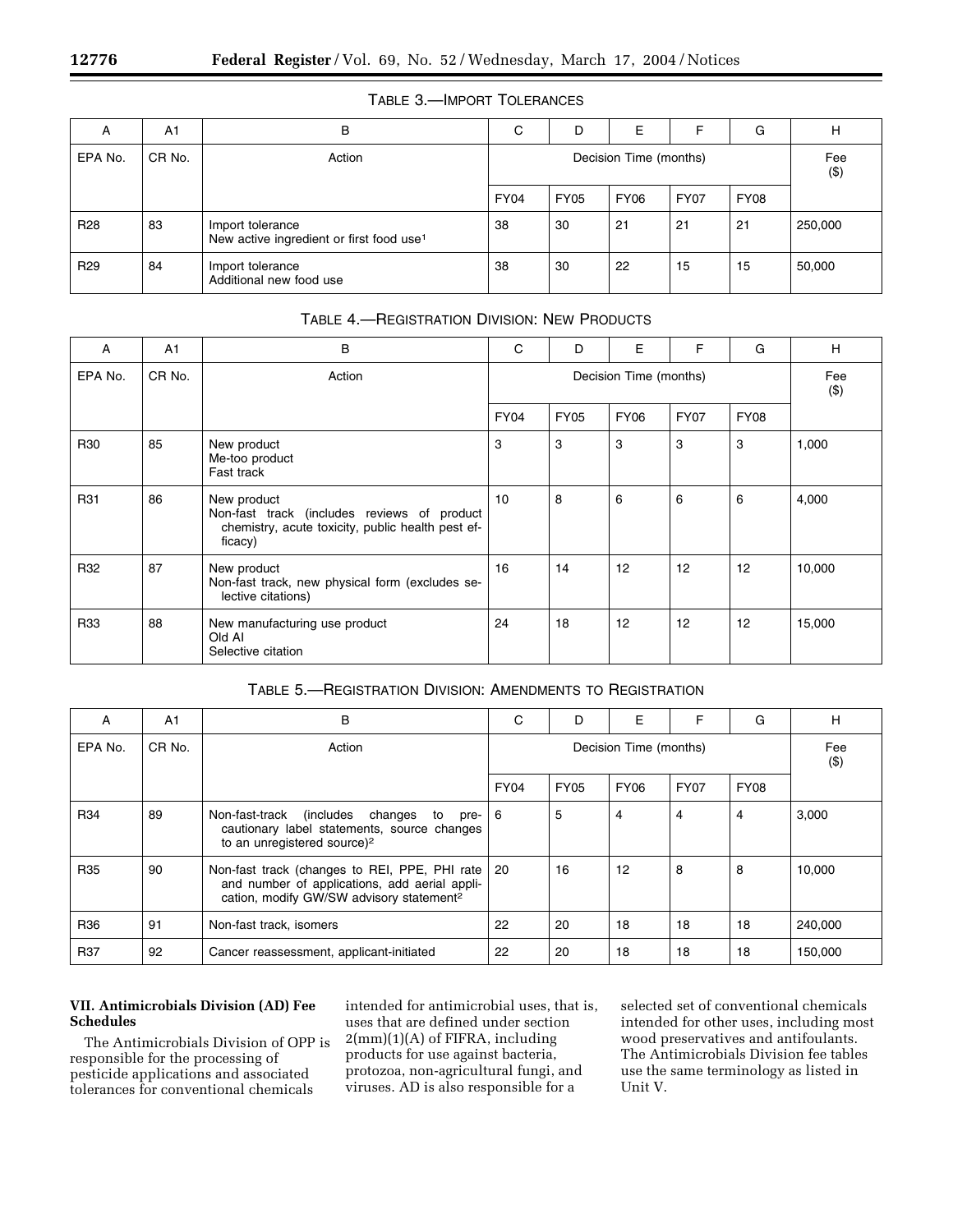| A       | A <sub>1</sub> | B                                                   | C           | D                                 | E              | F           | G           | H        |
|---------|----------------|-----------------------------------------------------|-------------|-----------------------------------|----------------|-------------|-------------|----------|
| EPA No. | CR No.         | Action                                              |             |                                   | Fee<br>$($ \$) |             |             |          |
|         |                |                                                     | <b>FY04</b> | <b>FY05</b>                       | <b>FY06</b>    | <b>FY07</b> | <b>FY08</b> |          |
| A38     | 36             | Food use, with exemption <sup>1</sup>               | 35          | 24                                | 24             | 24          | 24          | 90,000   |
| A39     | 37             | Food use, with tolerance <sup>1</sup>               | 35          | 24                                | 24             | 24          | 24          | 150,000  |
| A40     | 38             | Non-food use, outdoor<br>FIFRA section 2(mm) uses 1 |             | FIFRA section 3(h) decision times |                |             |             | 75,000   |
| A41     | 39             | Non-food use, outdoor, other uses <sup>1</sup>      | 31          | 21                                | 21             | 21          | 21          | 150,0000 |
| A42     | 40             | Non-food use, indoor<br>FIFRA section 2(mm) uses 1  |             | FIFRA section 3(h) decision times | 50,000         |             |             |          |
| A43     | 41             | Non-food use, indoor, other uses <sup>1</sup>       | 29          | 20                                | 20             | 20          | 20          | 75,000   |

# TABLE 6.—ANTIMICROBIALS DIVISION: NEW ACTIVE INGREDIENTS

| TABLE 7. ANTIMICROBIALS DIVISION: NEW USES |  |  |  |
|--------------------------------------------|--|--|--|
|--------------------------------------------|--|--|--|

| A       | A <sub>1</sub>    | B                                                        | C                      | D                                 | E           | F           | G           | H              |
|---------|-------------------|----------------------------------------------------------|------------------------|-----------------------------------|-------------|-------------|-------------|----------------|
| EPA No. | CR <sub>No.</sub> | Action                                                   | Decision Time (months) |                                   |             |             |             | Fee<br>$($ \$) |
|         |                   |                                                          | <b>FY04</b>            | <b>FY05</b>                       | <b>FY06</b> | <b>FY07</b> | <b>FY08</b> |                |
| A44     | 42                | New use<br>First food use, with exemption <sup>1</sup>   | 29                     | 21                                | 21          | 21          | 21          | 25,000         |
| A45     | 43                | New use<br>First food use, with tolerance <sup>1</sup>   | 29                     | 21                                | 21          | 21          | 21          | 75,000         |
| A46     | 44                | New food use, with exemption                             | 24                     | 15                                | 15          | 15          | 15          | 10,000         |
| A47     | 45                | New food use, with tolerance                             | 24                     | 15                                | 15          | 15          | 15          | 25,000         |
| A48     | 46                | New use<br>Non-food, outdoor<br>FIFRA section 2(mm) uses |                        | FIFRA section 3(h) decision times |             |             |             | 15,000         |
| A49     | 47                | New use, non-food, outdoor, other uses                   | 24                     | 15                                | 15          | 15          | 15          | 25,000         |
| A50     | 48                | New use<br>Non-food, indoor<br>FIFRA section 2(mm) uses  |                        | FIFRA section 3(h) decision times |             |             |             | 10,000         |
| A51     | 49                | New use<br>Non-food, indoor<br>Other uses                | 20                     | 12                                | 12          | 12          | 12          | 10,000         |
| A52     | 50                | <b>Experimental Use Permit</b>                           | 9                      | 9                                 | 9           | 9           | 9           | 5,000          |

# TABLE 8.—ANTIMICROBIALS DIVISION: NEW PRODUCTS AND AMENDMENTS

| A       | A <sub>1</sub> | в                                                           | C           | D                                 | E             | F           | G           | н     |
|---------|----------------|-------------------------------------------------------------|-------------|-----------------------------------|---------------|-------------|-------------|-------|
| EPA No. | CR No.         | Action                                                      |             |                                   | Fee<br>( \$ ) |             |             |       |
|         |                |                                                             | <b>FY04</b> | <b>FY05</b>                       | <b>FY06</b>   | <b>FY07</b> | <b>FY08</b> |       |
| A53     | -51            | New product, me-too, fast track                             | 3           | 3                                 | 3             | 3           | 3           | 1,000 |
| A54     | 52             | New product, non-fast track, FIFRA section<br>$2$ (mm) uses |             | FIFRA section 3(h) decision times | 4,000         |             |             |       |
| A55     | 53             | New product, non-fast track, other uses                     | 8           | 6                                 | 6             | 6           | 6           | 4,000 |

▀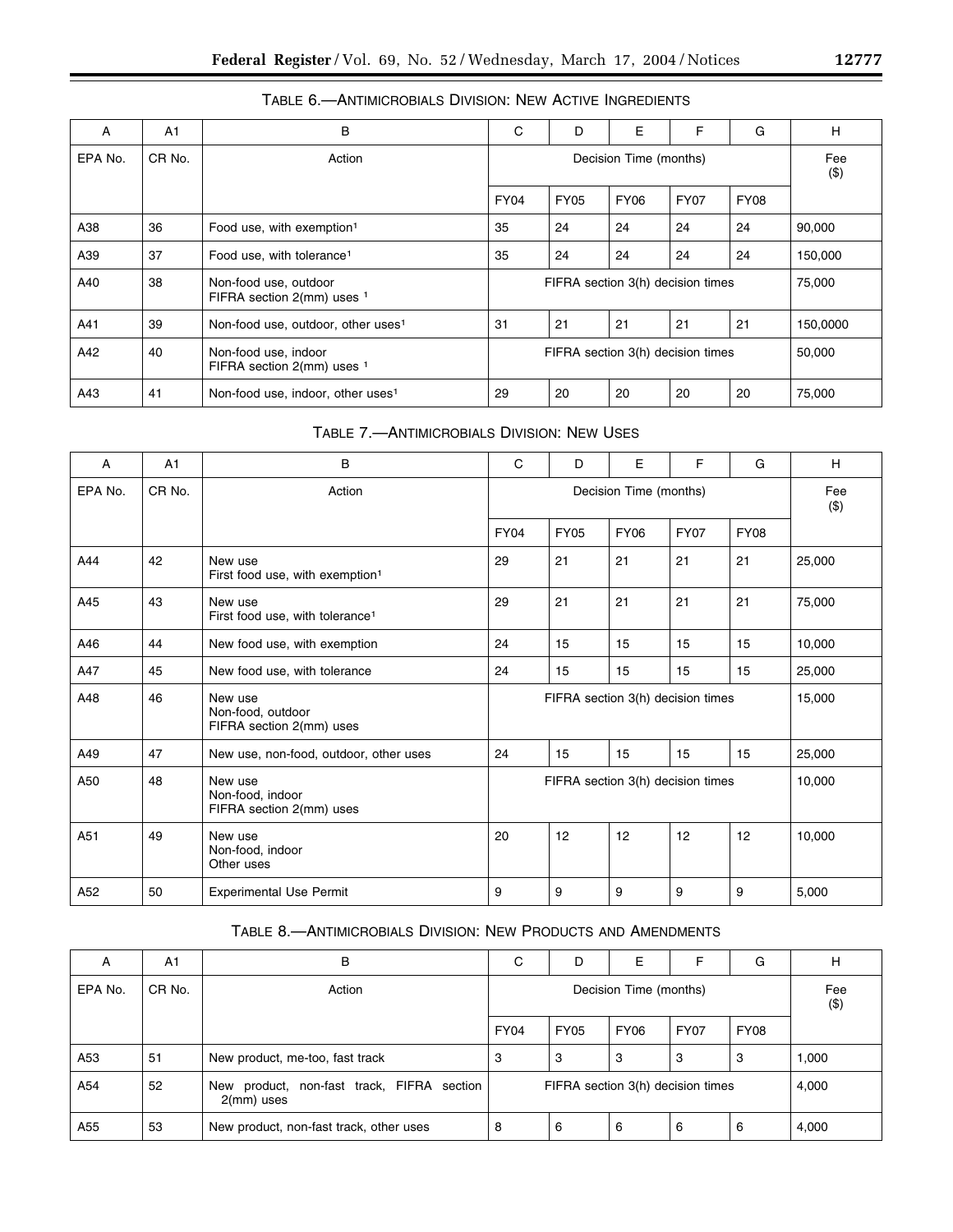|     | A1 |                                                                   |    | ᄂ        |    |    |        |
|-----|----|-------------------------------------------------------------------|----|----------|----|----|--------|
| A56 | 54 | New manufacturing use product, old AI, selec- 24<br>tive citation | 18 | 10<br>╶╹ | 12 | 12 | 15,000 |
| A57 | 55 | Amendment, non-fast track <sup>2</sup>                            |    | 4        | 4  | 4  | 3,000  |

| TABLE 8.—ANTIMICROBIALS DIVISION: NEW PRODUCTS AND AMENDMENTS—Continued |  |
|-------------------------------------------------------------------------|--|
|-------------------------------------------------------------------------|--|

# **VIII. Biopesticides and Pollution Prevention Division (BPPD) Fee Schedules**

The Biopesticides and Pollution Prevention Division of OPP is responsible for the processing of

pesticide applications for biochemical pesticides, microbial pesticides, and plant-incorporated protectants (PIPs).

The fee tables for BPPD tables are presented by type of pesticide rather than by type of action: Microbial and biochemical pesticides, straight chain lepidopteran pheromones (SCLPs), and plant-incorporated protectants (PIPs). Within each table, the types of application are the same as those in other divisions and use the same terminology as in Unit V.

| TABLE 9.-BPPD: MICROBIAL AND BIOCHEMICAL PESTICIDES |  |
|-----------------------------------------------------|--|
|-----------------------------------------------------|--|

| $\overline{A}$ | A1                | B                                                                              | C                      | D           | E              | F           | G           | H            |
|----------------|-------------------|--------------------------------------------------------------------------------|------------------------|-------------|----------------|-------------|-------------|--------------|
| EPA No.        | CR <sub>No.</sub> | Action                                                                         | Decision Time (months) |             |                |             |             | Fee<br>( \$) |
|                |                   |                                                                                | <b>FY04</b>            | <b>FY05</b> | <b>FY06</b>    | <b>FY07</b> | <b>FY08</b> |              |
| <b>B58</b>     | 3                 | New AI<br>Food use, with tolerance <sup>1</sup>                                | 18                     | 18          | 18             | 18          | 18          | 40,000       |
| <b>B59</b>     | $\overline{4}$    | New AI<br>Food use, with exemption <sup>1</sup>                                | 16                     | 16          | 16             | 16          | 16          | 25,000       |
| <b>B60</b>     | 5                 | New AI<br>Non-food use <sup>1</sup>                                            | 12                     | 12          | 12             | 12          | 12          | 15,000       |
| <b>B61</b>     | 6                 | <b>Experimental Use Permit</b><br>Food use, with temporary tolerance exemption | 9                      | 9           | 9              | 9           | 9           | 10,000       |
| <b>B62</b>     | $\overline{7}$    | Experimental Use Permit, Non-food use                                          | 6                      | 6           | 6              | 6           | 6           | 5,000        |
| <b>B63</b>     | 8                 | New use<br>First food use, with exemption                                      | 12                     | 12          | 12             | 12          | 12          | 10,000       |
| <b>B64</b>     | 9                 | New use<br>First food use, with tolerance <sup>1</sup>                         | 18                     | 18          | 18             | 18          | 18          | 15,000       |
| <b>B65</b>     | 10                | New use, non-food                                                              | 6                      | 6           | 6              | 6           | 6           | 5,000        |
| <b>B66</b>     | 11                | New product<br>Me-too<br>Fast-track                                            | 3                      | 3           | 3              | 3           | 3           | 1,000        |
| <b>B67</b>     | 12                | New product<br>Non-fast-track                                                  | 6                      | 6           | $\overline{4}$ | 4           | 4           | 4,000        |
| <b>B68</b>     | 13                | Amendment <sup>2</sup><br>Non-fast-track                                       | 6                      | 6           | 4              | 4           | 4           | 4,000        |

# TABLE 10.—BPPD: STRAIGHT CHAIN LEPIDOPTERAN PHEROMONES (SCLPS)

| A          | A <sub>1</sub> | в                                                   | C           | D    | E             | F           | G    | Н     |
|------------|----------------|-----------------------------------------------------|-------------|------|---------------|-------------|------|-------|
| EPA No.    | CR No.         | Action                                              |             |      | Fee<br>( \$ ) |             |      |       |
|            |                |                                                     | <b>FY04</b> | FY05 | <b>FY06</b>   | <b>FY07</b> | FY08 |       |
| <b>B69</b> | 14             | New AI<br>Food or non-food use <sup>1</sup>         | 6           | 6    | 6             | 6           | 6    | 2,000 |
| <b>B70</b> | 15             | <b>Experimental Use Permit</b><br>New AI or new use | 6           | 6    | 6             | 6           | 6    | 1,000 |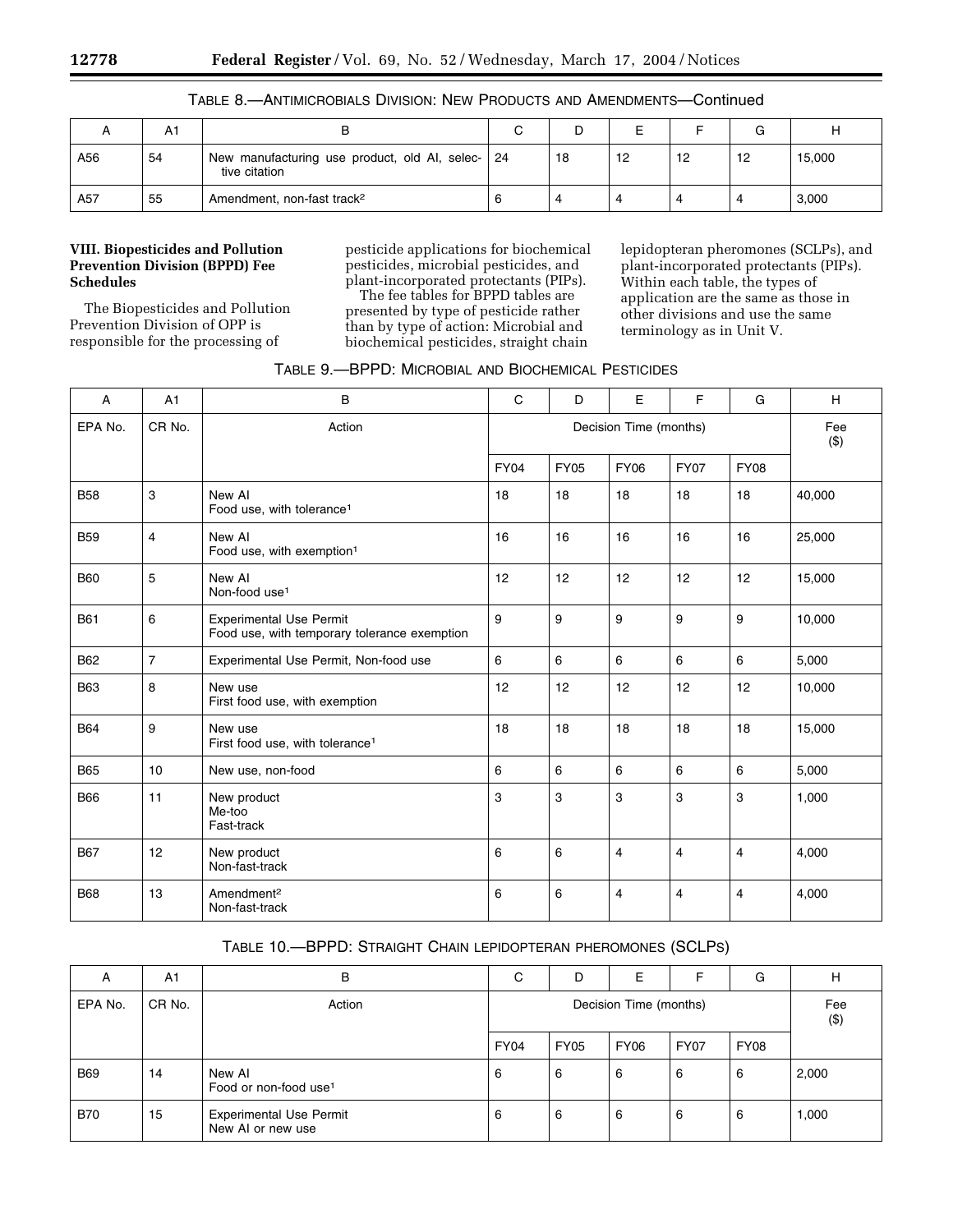| A   | A <sub>1</sub> | B                                      | С | D | E |   | G | н     |
|-----|----------------|----------------------------------------|---|---|---|---|---|-------|
| B71 | 16             | New product<br>Me-too<br>Fast-track    |   | 3 | 3 | 3 | 3 | 1,000 |
| B72 | 17             | New product, non-fast-track            | 6 | 6 |   | 4 | 4 | 1,000 |
| B73 | 18             | Amendment, non-fast-track <sup>2</sup> |   | 6 |   | 4 | 4 | 1,000 |

# TABLE 10.—BPPD: STRAIGHT CHAIN LEPIDOPTERAN PHEROMONES (SCLPS)—Continued

# TABLE 11.—BPPD: PLANT-INCORPORATED PROTECTANTS (PIPS)

| A          | A1     | B                                                                                                                                                                                                                  | C        | D                      | Е               | F               | G               | н       |
|------------|--------|--------------------------------------------------------------------------------------------------------------------------------------------------------------------------------------------------------------------|----------|------------------------|-----------------|-----------------|-----------------|---------|
| EPA No.    | CR No. | Action                                                                                                                                                                                                             |          | Decision Time (months) |                 |                 |                 |         |
|            |        |                                                                                                                                                                                                                    | FY<br>04 | <b>FY</b><br>05        | <b>FY</b><br>06 | <b>FY</b><br>07 | <b>FY</b><br>08 |         |
| <b>B74</b> | 19     | <b>Experimental Use Permit</b><br>Non food/feed or crop destruct<br>No Scientific Advisory Panel review required<br>(if submitted before new AI package, \$25 K<br>credit toward new AI registration)              | 12       | 12                     | 6               | 6               | 6               | 75,000  |
| <b>B75</b> | 20     | Experimental Use Permit, with temporary toler-<br>ance or exemption<br>No Scientific Advisory Panel review required<br>(if submitted before new AI package, \$50K cred-<br>it toward new AI registration)          | 12       | 12                     | 9               | 9               | 9               | 100,000 |
| <b>B76</b> | 21     | <b>Experimental Use Permit</b><br>New AI<br>Non-food/feed or crop destruct<br>Scientific Advisory Panel review required<br>(if submitted before new AI package, \$75K cred-<br>it toward new AI registration)      | 15       | 15                     | 12              | 12              | 12              | 125,000 |
| <b>B77</b> | 22     | <b>Experimental Use Permit</b><br>New AI<br>Set temporary tolerance or exemption<br>Scientific Advisory Panel review required<br>(if submitted before new AI package, \$100K<br>credit toward new AI registration) | 18       | 18                     | 15              | 15              | 15              | 150,000 |
| <b>B78</b> | 23     | Register new Al<br>Non-food/feed<br>No Scientific Advisory Panel review required                                                                                                                                   | 18       | 18                     | 12              | 12              | 12              | 125,000 |
| <b>B79</b> | 24     | Register new Al<br>Non-food/feed<br>Scientific Advisory Panel review required                                                                                                                                      | 24       | 24                     | 18              | 18              | 18              | 225,000 |
| <b>B80</b> | 25     | Register new Al<br>Temporary tolerance or exemption exists<br>No Scientific Advisory Panel review required                                                                                                         | 18       | 18                     | 12              | 12              | 12              | 200,000 |
| <b>B81</b> | 26     | Register new Al<br>Temporary tolerance or exemption exists<br>Scientific Advisory Panel review required                                                                                                            | 24       | 24                     | 18              | 18              | 18              | 300,000 |
| B82        | 27     | Register new Al<br>Set tolerance or exemption<br>No Scientific Advisory Panel review required                                                                                                                      | 21       | 21                     | 15              | 15              | 15              | 250,000 |
| <b>B83</b> | 28     | Register new Al<br>Experimental Use Permit request<br>Set tolerance or exemption<br>No Scientific Advisory Panel review required                                                                                   | 21       | 21                     | 15              | 15              | 15              | 300,000 |

 $\equiv$